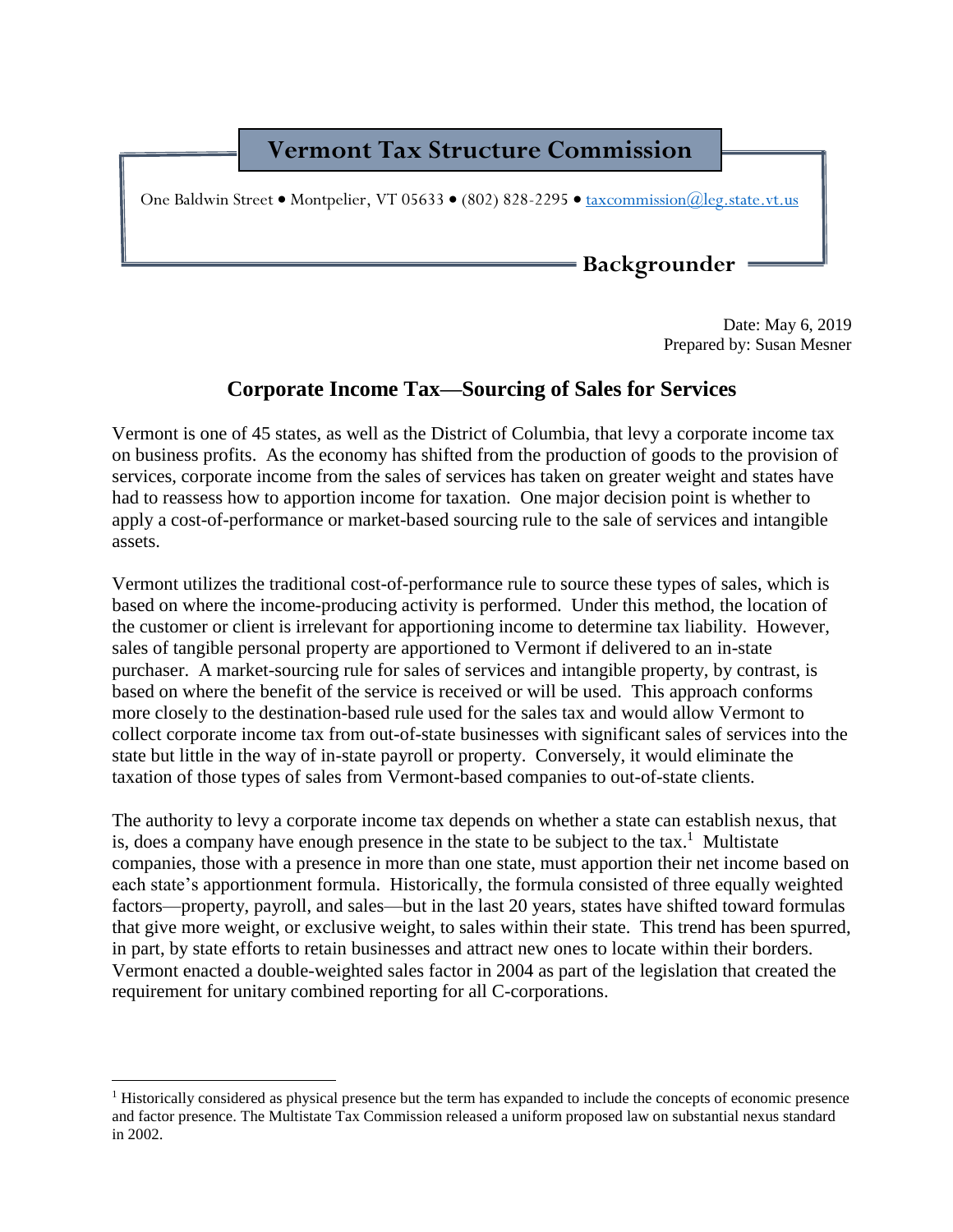Twenty-six states<sup>2</sup> with a corporate income tax now apply a market-based sourcing rule to apportion income from the sale of services and lease or sale of intangible property. The remaining 19 states, which includes Vermont, continue to apply a cost-of-performance rule. States have often found the market-based rule advantageous for in-state businesses, and tax administrators view the shift as creating more consistency in the sourcing of receipts from sales of tangible and intangible property.

Of the six New England states (shaded in the table below), all but Vermont and New Hampshire have adopted market-based sourcing, although they don't use the same approach.<sup>3</sup> One disadvantage to Vermont's companies that sell services to other New England states is that, with the exception of New Hampshire, the income from those sales could be taxed twice—once in Vermont where the income-producing activity is based and again in a market-based state where a client received the services.

The corporate tax brought in \$96.4 million and accounted for 5.5% of total General Fund tax revenue in FY 2018, but estimating the revenue impact from adopting market-based sourcing would be difficult due to lack of data. A survey of states that have adopted market-based sourcing in the last five years could provide some useful information, but differences among the states in how "market" is defined depending on the type of sales, whether there are industry-specific rules, and other variations in each state's regulations would make it difficult to extrapolate from the data a reliable estimate for Vermont. An additional reason for caution is that the profile of businesses in each state that pay corporate tax and would be affected by the change differs considerably.

Market-based sourcing is no panacea to the complexity of corporate income tax, and a new sourcing rule would require Vermont to revise existing regulations governing the apportionment of income and perhaps to produce new guidance for specific industries. There is now general agreement that market-based sourcing is better suited to the present economy, and Vermont should reconsider whether its current rule for sourcing sales of services and intangibles is out-of-date.

| <b>State</b> | <b>Sourcing Rule</b>                     | <b>Type of Market-Based Rule</b> |
|--------------|------------------------------------------|----------------------------------|
| AK           | Cost of performance                      |                                  |
| AL           | Market-based                             |                                  |
| <b>AR</b>    | Cost of performance/proportionate method |                                  |
| <b>AZ</b>    | Cost of performance                      |                                  |
| CA           | Market-based                             |                                  |
| CO           | Market-based                             |                                  |
| <b>CT</b>    | Market-based                             | Services located in state        |
| <b>DC</b>    | Market-based                             |                                  |
| <b>DE</b>    | Cost of performance/proportionate method |                                  |
| FL           | Cost of performance                      |                                  |
| GA           | Market-based                             |                                  |

**Corporate Income Tax—Sales Factor for Sourcing of Services**

 $\overline{a}$ 

<sup>2</sup> Includes District of Columbia.

<sup>&</sup>lt;sup>3</sup> States may use a different approach to market-based sourcing (e.g., location of receipt or benefit of services), though in most cases the result is the same; some states also apply different rules—and rates—to different types of services.